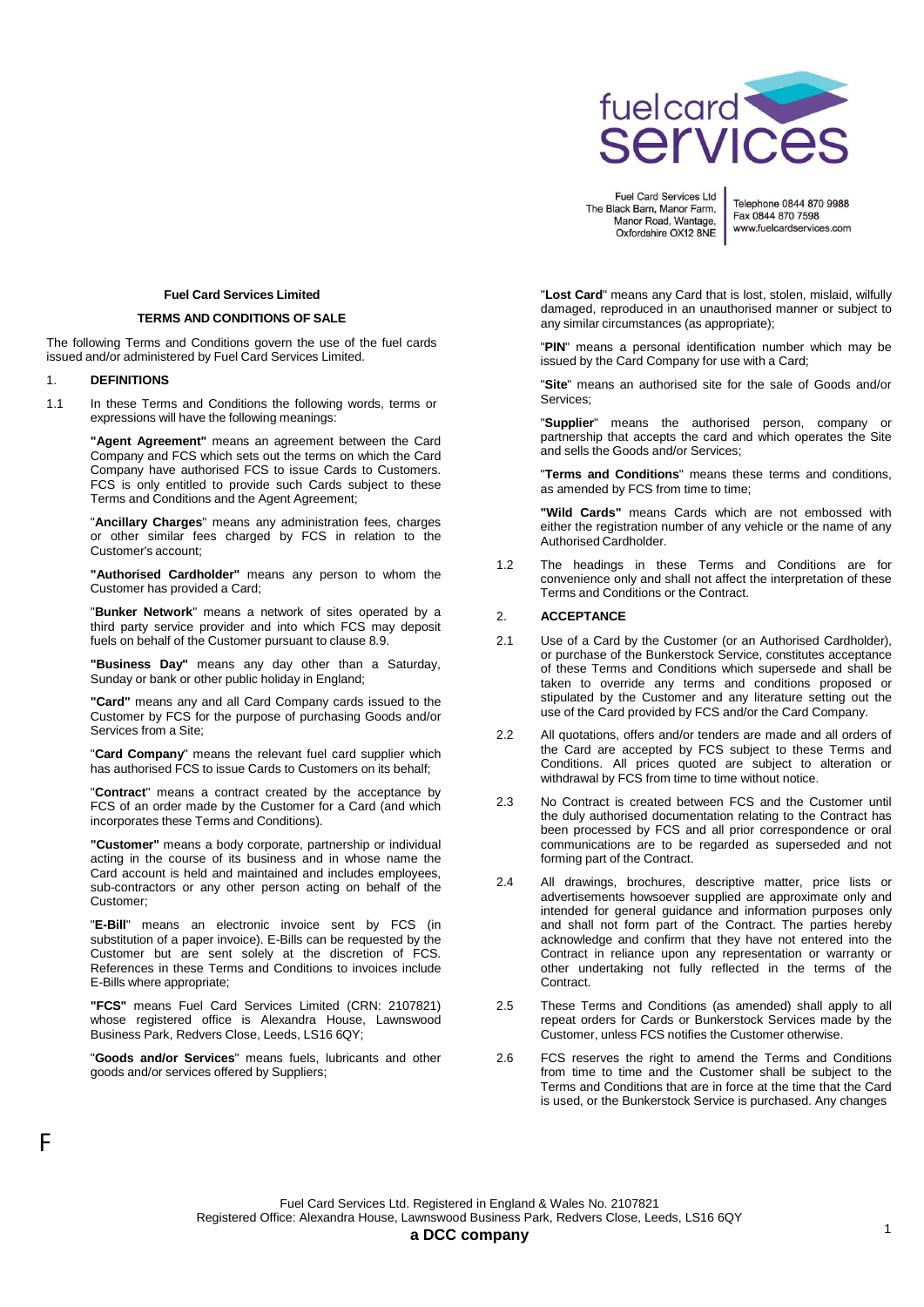

Telephone 0844 870 9988 Fax 0844 870 7598 www.fuelcardservices.com

Cards, additional Cards and on renewal of a Card, depending on particular circumstances. Some Cards may be charged for on issue and then annually thereafter. Card charges are payable in advance at the prevailing rates which are reviewed periodically, and may be subject to increase. Details of current rates are available on request. All Card charges are nonrefundable.

# 6. **USE OF THE CARDS**

- 6.1 The Card may only be used:-
	- 6.1.1 if it is a current Card and during the period of validity embossed on the Card;
	- 6.1.2 by the Customer and/or an Authorised Cardholder to obtain Goods and/or Services from a Supplier which accepts the Card; and/or
	- 6.1.3 to obtain Goods and/or Services of a specified nature depending and in accordance with any restrictions relating to such Goods and/or Services embossed on the Card or identified by the relevant Supplier.
- 6.2 The right is reserved by FCS to unilaterally withdraw at any time any entitlement to purchase the Goods and/or Services for which the Card can be used and/or to issue to the Customer a new Card indicating the appropriate Goods and/or Services in replacement of the previous Card.
- 6.3 If FCS reasonably believes that a Card is being misused or used in any unauthorised way, FCS reserves the right to put a stop on any Card until the situation is resolved to the reasonable satisfaction of FCS.
- 7. **PIN**
- 7.1 If a PIN is issued with a Card or is required by a Supplier or the Card Company, the terms set out in this clause 7 shall apply.
- 7.2 The PIN shall only be used by the Customer and Authorised Cardholder to whom it is supplied and shall not be:
	- 7.2.1 disclosed by the Customer and/or the Authorised Cardholder to any other person; or
	- 7.2.2 written in such a manner as may be understood by someone else on any Card or sales voucher or on anything kept with the Card or compromised in any other way.
- 7.3 The Customer shall destroy the PIN advice immediately following its receipt and review.
- 7.4 If the PIN is (or the Customer suspects it may have been) compromised in any way, the Customer must immediately notify FCS of that fact in accordance with clause 15.1 and return the relevant Card to FCS with the right hand corner cut off for security purposes.
- 7.5 A new Card and PIN can only be issued upon receipt of a written request from the Customer and will be despatched to the Customer separately by FCS.

to the Terms and Conditions will be notified to the Customer via a change to the version number of the Terms and Conditions which is set out on all invoices. The Customer agrees that it shall check FCS's website not less than once every 3 months (or following a change in version number notified on an invoice) in order to check whether the Terms and Conditions have been amended.

#### 3. **OWNERSHIP OF THE CARDS**

- 3.1 Under the Agent Agreement, the Cards remain the property of the Card Company at all times and shall be returned to FCS by the Customer promptly at FCS's request.
- 3.2 The issue to the Customer of Cards shall authorise the Customer to use the Cards to obtain Goods and/or Services from Suppliers, subject always to these Terms and Conditions.

#### 4. **ISSUE OF THE CARDS**

- 4.1 The Customer may provide a Card to Authorised Cardholder(s) at its discretion. The provision of a Card to an Authorised Cardholder shall be deemed as giving such Authorised Cardholder authority to use the Card for the purchase of the Goods and/or Services from the Supplier, as a duly authorised representative of the Customer. The Customer will ensure that the Authorised Cardholder complies with all these Terms and Conditions.
- 4.2 The Customer shall be solely responsible for the safe keeping and security of any Cards issued to it and for their correct use in accordance with these Terms and Conditions, whether by its Authorised Cardholder or by the Customer.
- 4.3 The Customer shall ensure that no person using a Card (including any Authorised Cardholders) shall tamper with or try to alter or interfere with the fuel monitoring device or fuel delivery equipment at any Site. In the event there appears to be a defect or fault in such monitoring or fuel delivery equipment the Customer or Authorised Cardholder (as appropriate) shall immediately report the same to the relevant Supplier.
- 4.4 The embossing of a vehicle registration number or name on a Card is a management tool only. It is not intended as a security measure and is not verified by FCS or the Supplier when the Card is used.
- 4.5 FCS may, on request, issue Wild Cards to the Customer. Wild Cards are issued on the condition that, notwithstanding any other provisions of these Terms and Conditions, the Customer will be liable in respect of all or any transactions made with any Wild Cards (even if the Wild Cards are Lost Cards) and will indemnify and keep indemnified FCS in respect of and in relation to all costs, claims and demands arising out of or in connection with the use of Wild Cards, whether by the Customer, Authorised Cardholders and/or a third party.

### 5. **CARD CHARGES**

F

FCS may charge a fee to the Customer for the issue of the Card on setting up of the Customer's account, for replacement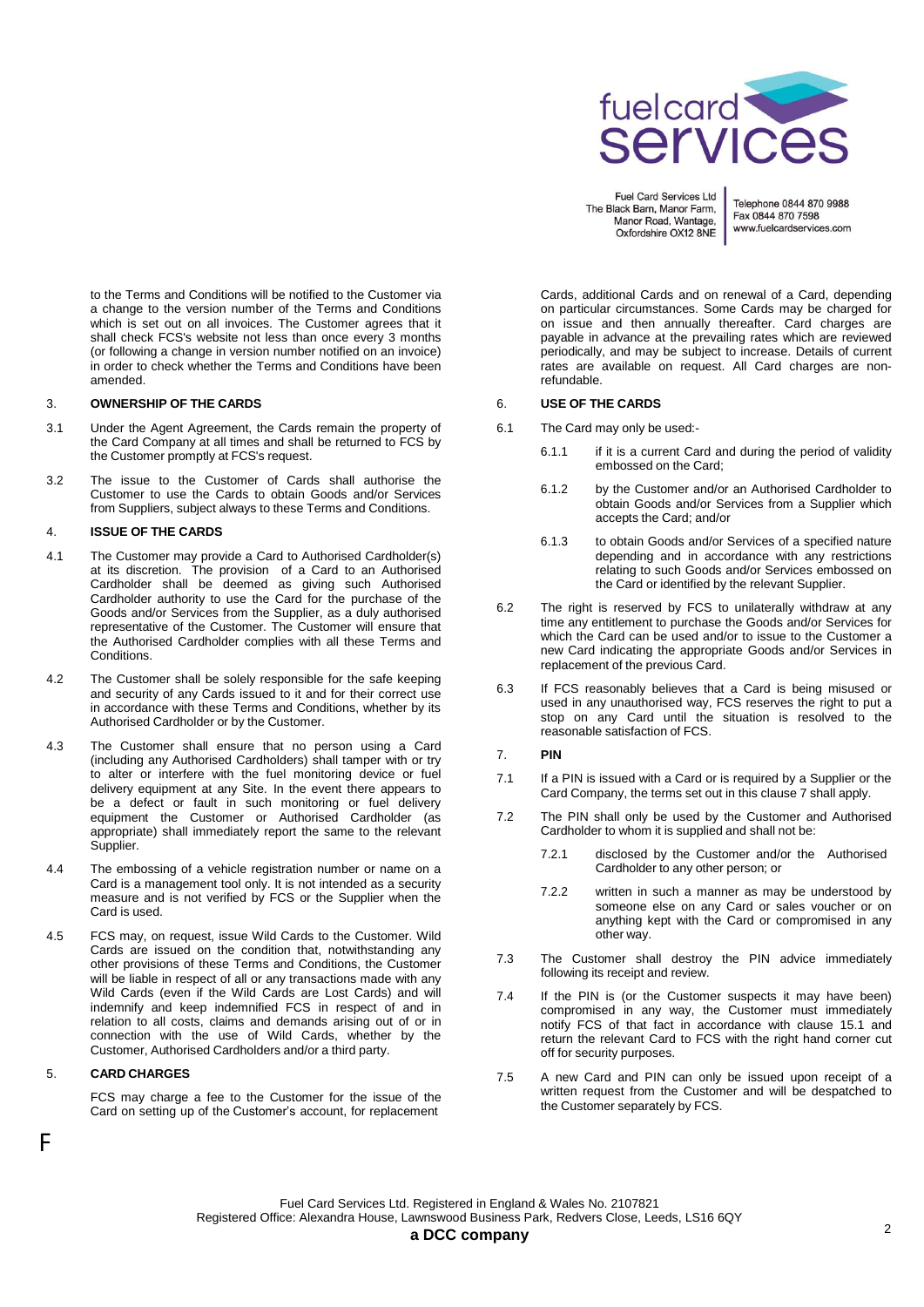

Telephone 0844 870 9988 Fax 0844 870 7598 www.fuelcardservices.com

- 7.6 The Customer may request FCS to provide a replacement PIN for a Card. FCS shall be entitled to charge a fee per PIN for this service. Current fees are available on request.
- 7.7 If the Customer requests a universal PIN for its fleet, the Customer undertakes to indemnify FCS from and against any and all losses, claims, costs, demands and expenses that FCS may incur as a result of the PIN being disclosed or compromised in any way by the Customer and/or an Authorised Cardholder.
- 7.8 In certain circumstances a PIN is only for use at outdoor terminals at the Sites. An "outdoor terminal" is an automated unattended Card payment facility located on or near the fuel pumps.

#### 8. **PURCHASE OF GOODS AND/OR SERVICES AND PRICING**

- 8.1 Prior to agreeing to purchase or take delivery of Goods and/or Services, the Customer (or the Authorised Cardholder) shall present or show the Card to the relevant Supplier (if requested).
- 8.2 Whenever making purchases of Goods and/or Services, the Customer (or the Authorised Cardholder) shall comply with all procedural requirements of the Supplier in respect of the relevant Card transaction and shall be liable to pay FCS for all amounts due to FCS pursuant to the relevant Card transaction.
- 8.3 When Pump and Schedule Price Card transactions take place at a Site, the transaction may be processed subject to a variable handling fee in addition to the pump price or schedule price prevailing at the time of the transaction.
- 8.4 When Bunker Price Card transactions take place outside the nominated core bunker network, the transaction will be processed with an appropriate handling fee in addition to the pump price at the time of the transaction. In addition, certain bunker sites may be subject to an additional surcharge (a list of such sites is available on request).
- 8.5 Supplies of Goods and/or Services, other than motor fuel, acquired with the Card by the Customer shall be invoiced at the price shown on the Customer's receipt plus a reasonable handling fee, details of which are available on request (by telephone or in writing to FCS).
- 8.6 Due to the volatility of the oil market and the impracticality of notifying each Customer, FCS may change the fuel price from time to time without notice to the Customer.
- 8.7 All prices are subject to all Government or other taxes, duties, levies, charges, surcharges, assessments or impositions where applicable at the appropriate rate and any variation of the same at any time for the account of the Customer.
- 8.8 **CARBON COUNT** FCS provides a service called "CO<sup>2</sup> count". All Customers that receive their invoices electronically are included unless the Customer chooses to opt out. This service provides carbon/Co2 emissions data in the form of a certificate relating fuel usage shown on the previous invoice. It also allows access via e-services to review carbon related data

F

at transactional level. There is a charge of £1 per certificate for providing this service. Further information about the Carbon Count service is available from FCS on request.

# 8.9 **Bunkerstock:**

- 8.9.1 FCS may, from time to time, offer to provide to the Customer its Bunkerstock Service (as defined below).
- 8.9.2 The Bunkerstock Service enables the Customer to purchase bulk volumes of diesel (the "**Fuel**") from FCS. Once the relevant price has been agreed, the Customer will email its offer to purchase the Fuel to FCS to a nominated email address. If FCS accepts to the Customer's offer then it will reply accordingly and confirm the purchase price, volume ordered and the sums due. FCS will then arrange for the transfer of the relevant volume of Fuel into the appropriate Bunker Network.
- 8.9.3 Once the Customer's request has been accepted by FCS it cannot later be cancelled or withdrawn by the Customer without FCS's prior consent.
- 8.9.4 FCS shall use its reasonable efforts to procure that the relevant volume of Fuel is transferred into the Bunker Network on the date of purchase (save that if FCS requires payment in advance, it will not transfer the Fuel unless or until payment has been received in cleared funds) provided that FCS cannot guarantee the speed with which the operator of the Bunker Network will process the transfer (and FCS shall have no liability for any failure or delay on the part of the Bunker Network or its operator).
- 8.9.5 FCS shall issue an invoice for (and the Customer shall pay) the relevant sums due in respect of the Fuel in accordance with the procedures set out in clauses 9 and 10. Title to the relevant Fuel shall remain with FCS unless or until payment has been made in full. If the Customer should fail to pay any sums due then FCS shall (without prejudice to its other rights and remedies) be entitled to remove the relevant volume of Fuel (or the balance of the same) from the Customer's Bunker Network account.

### 9. **INVOICES AND VOUCHERS**

9.1 An invoice (which may be in the form of an E-Bill) will be sent to the Customer once or twice (as appropriate) monthly in arrears, or weekly in arrears, detailing all purchases of Goods and/or Services made using the Card or for Bunkerstock purchases attributable to the Customer's account and which have been processed as at the date of the raising of the relevant invoice, plus any Ancillary Charges. No invoice will be sent if no purchases of Goods and/or Services have been made in a relevant period and there are no Ancillary Charges. If E-Bills are not acceptable to the Customer, FCS will provide hard copy invoices at a cost of £2.00 per invoice.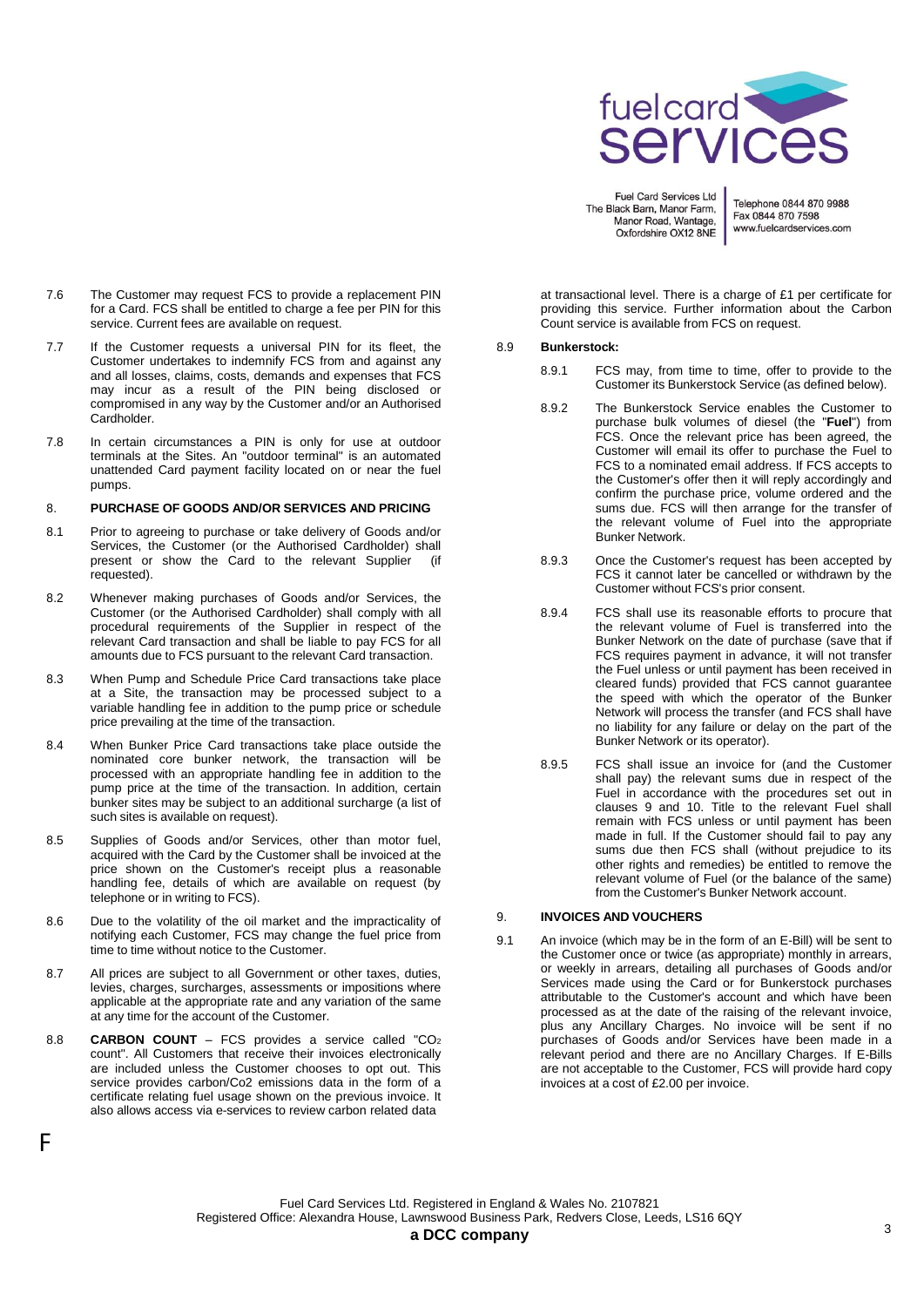

Telephone 0844 870 9988 Fax 0844 870 7598 www.fuelcardservices.com

- 9.2 The Customer may request FCS to provide copies of sales vouchers for transactions made on its Cards provided that the transaction took place not more than 3 months prior to the date of the request. FCS shall be entitled to charge a fee of between £10.00 and £25.00 plus VAT for each copy voucher depending on the relevant Card Company. The above fee may be waived if the transaction is found not to be valid against the Customer's account.
- 9.3 The Customer may request FCS to provide copies of sales invoices. FCS shall be entitled to charge a fee of £10.00 plus VAT. This fee covers up to 5 copy invoices in any 1 request; a request for more than 5 copy invoices would incur a one-off charge of £20.00.
- 9.4 For the avoidance of doubt, FCS is not obliged to respond to any invoice queries of any nature if related to transactions which took place over 3 months prior to the date of request. It is therefore important that the Customer promptly reviews and considers each invoice from FCS within these timescales.

#### 10. **PAYMENT**

- 10.1 Payment of each invoice shall be made in one payment by the Customer in full and cleared funds in the timescales and in accordance with the payment terms detailed on the relevant invoice.
- 10.2 If the Customer fails to pay an invoice by the due date (as referred to in clause 10.1), FCS may at its discretion:
	- 10.2.1 place the Card on stop; and/or
	- 10.2.2 place the Card on stop and terminate the Contract immediately without notice, at which point all amounts due to FCS, (whether invoiced or not) shall become immediately due and payable in full.
- 10.3 The Customer shall at all times:
	- 10.3.1 maintain a bank account capable of accepting direct debits;
	- 10.3.2 keep FCS provided with a valid direct debiting mandate against such account; and
	- 10.3.3 ensure that every direct debit properly instanced by FCS against such account is paid.
- 10.4 If a Customer's payment by direct debit fails or a cheque is not honoured, FCS shall be entitled to charge the Customer a fee of £30.00 plus VAT for each failure to cover administration costs.
- 10.5 If the direct debit payment due date falls on a Saturday, payment will be taken on the preceding Friday. If the direct debit payment due date falls on a Sunday, payment will be taken on the following Monday.

# 11. **INTEREST AND CHARGES**

11.1 FCS reserves the right to charge interest and/or reasonable debt recovery costs in the event that any amounts payable by

the Customer to FCS under these Terms and Conditions are not paid by the due date (without prejudice to FCS's other rights and remedies).

- 11.2 Interest shall be chargeable and payable in accordance with the Late Payment of Commercial Debts (Interest) Act 1998, or at such lower rate as FCS may decide in its absolute discretion from time to time.
- 11.3 Reasonable debt recovery costs for the purposes of clause 11.1 shall include all third party debt recovery costs, charges and other liabilities reasonably incurred by FCS including collection agency costs and any costs incurred in ascertaining the location of the Customer.
- 11.4 All payments by the Customer or any credits or refunds due to the Customer will be applied first in settlement of any interest owed to FCS by the Customer and secondly in reduction of the Customer's other indebtedness to FCS. No claim by any Customer or Authorised Cardholder against any Supplier shall entitle the Customer to set off or counterclaim against the amounts due to FCS.

#### 12. **TERMINATION**

- 12.1 The Contract may be terminated by either party at any time by giving not less than 30 working days prior written notice to the other party.
- 12.2 FCS shall be entitled to treat the Contract as terminated with immediate effect and without notice in the event that:-
	- 12.2.1 the Customer is in breach of any of these Terms and Conditions;
	- 12.2.2 If the Customer (as applicable) goes into, or is perceived by FCS as likely to enter into receivership, administration, bankruptcy, liquidation or similar proceedings or makes any arrangement with its creditors or any other event occurs which, in the opinion of FCS, may affect the ability of the Customer to comply with any or all of its obligations or meet any of its liabilities under these Terms and Conditions.
	- 12.2.3 FCS receives a credit reference (which the Customer hereby agrees FCS may carry out from time to time in relation to the Customer) which is, in FCS's opinion, unsatisfactory;
	- 12.2.4 the Customer undergoes a change in control (where "control" means the ability, directly or indirectly, to direct the affairs of another (whether by means of ownership, contract or otherwise)). The Customer agrees to notify FCS not later than 2 week's prior to any change in control of it occurring; or
	- 12.2.5 FCS receives notification from its insurers that credit insurance cover has been reduced or withdrawn from the Customer.
- 12.3 The Contract shall automatically terminate upon the termination for any reason whatsoever of the Agent Agreement and such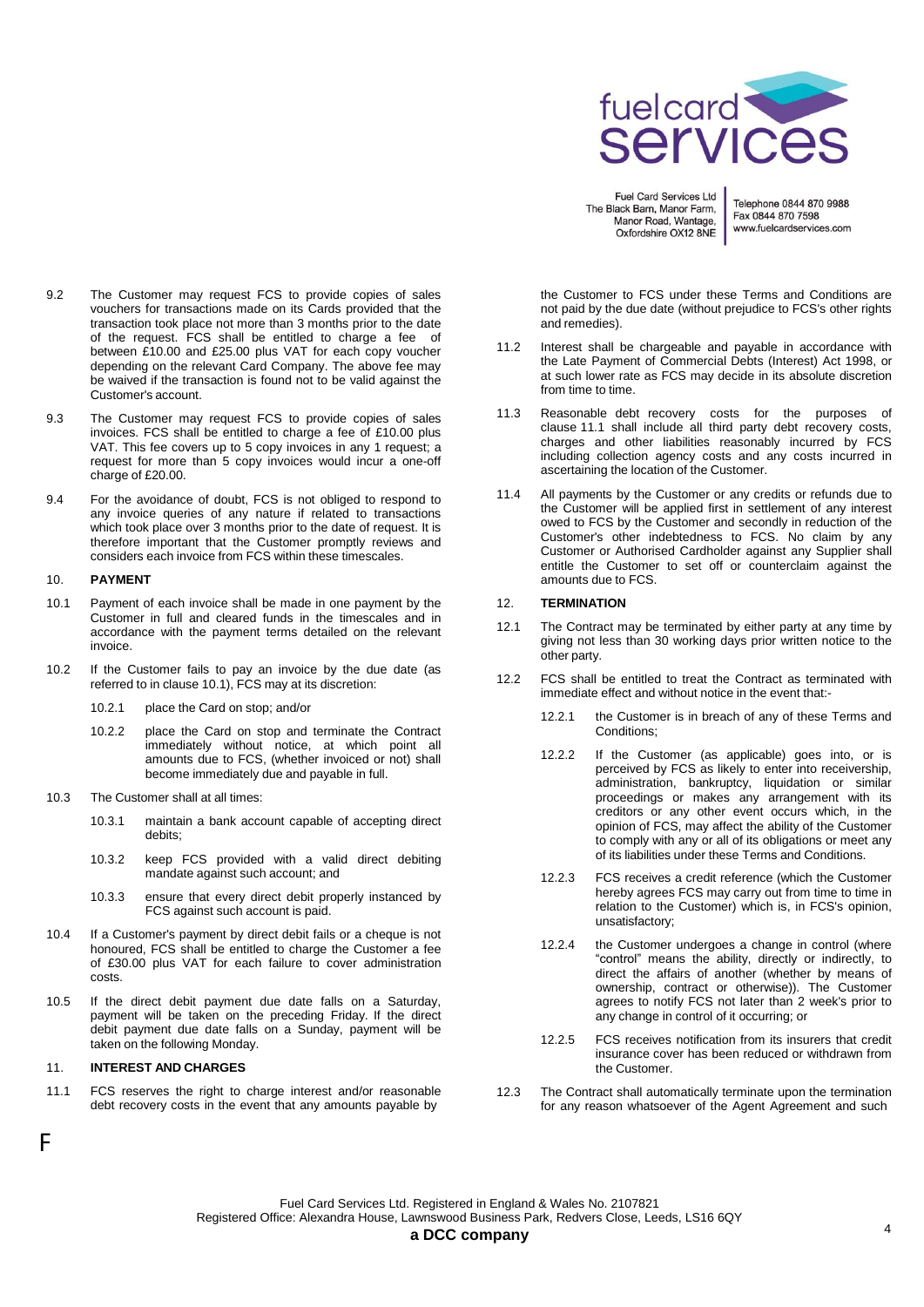

Telephone 0844 870 9988 Fax 0844 870 7598 www.fuelcardservices.com

termination will be confirmed by written notice to the Customer by the Card Company or FCS.

# 13. **CONSEQUENCES OF TERMINATION**

In the event of termination of the Contract:

- 13.1.1 the Customer shall cut in half all Cards supplied to it and return them to FCS;
- 13.1.2 the whole outstanding balance of the Customer's account shall (at FCS's discretion) become due and payable in full to FCS; and
- 13.1.3 the right of the Customer and/or any Authorised Holders to use the Card shall terminate (but without prejudice to the Customer's liability for the use of the Card after termination or to the rights of FCS already accrued at the date of such termination).

### 14. **CANCELLATION**

- 14.1 Cancellation of a Card will only prevent renewal of the Card on expiry; it will not prevent the Card from being used.
- 14.2 FCS will cancel a Card on the Customer's written request.
- 14.3 FCS may cancel or suspend any or all Cards at any time without notice and reserves the right to refuse to reissue, renew or replace any Card.
- 14.4 The Customer must immediately return any cancelled Card to FCS with the right hand corner cut off for security purposes.
- 14.5 Notwithstanding any other provisions of the Contract, the Customer will remain liable in respect of any transactions made with the Card after its cancellation but prior to its return to FCS in accordance with 14.2 above.

### 15. **LOST OR STOLEN CARDS**

F

- 15.1 If a Card is a Lost Card, not received by the Customer when due or the PIN number has been compromised, the Customer must immediately notify FCS at the address notified by FCS to the Customer from time to time or, if no such address is notified, at Alexandra House, Lawnswood Business Park, Redvers Close, Leeds, LS16 6QY and FCS may, at its sole discretion either:
	- 15.1.1 immediately terminate the Contract; or
	- 15.1.2 provide the Customer with a replacement Card,

and in any event, the Card will be stopped.

- 15.2 The Customer will provide FCS with all information in its possession as to the circumstances relating to a Lost Card or the other events detailed in clause 15.1 (as appropriate).
- 15.3 Save for liability in relation to Wild Cards (which is set out in clause 4.5), the Customer shall be liable for payment for any Goods and/or Services acquired from Suppliers by the use of a Card issued to it at any time during the period from the time of issue by FCS until one working day from the notification of the

circumstances mentioned in clause 15.1 being received by FCS, save that no such release from responsibility will be given to the Customer if it can be established to FCS's reasonable belief in all the circumstances that:

- 15.3.1 the Customer or an Authorised Cardholder gave the relevant Lost Card to an unauthorised person; or
- 15.3.2 the circumstances resulting in the Lost Card was due to the negligence of either the Customer or an Authorised Cardholder; or
- 15.3.3 prior to the Card becoming a Lost Card, the Customer or an Authorised Cardholder failed to adhere to a request made by FCS or its representative to destroy or return the Lost Card to  $FCS$ ; or
- 15.3.4 the Customer was in breach in any provision of the Contract.
- 15.4 If any Card which has been reported as a Lost Card is subsequently retrieved it shall be destroyed immediately by the Customer.
- 15.5 **CARD PROTECT** FCS provides a service called "card protect". All Cards are included at a cost of £1 per Card per month unless the Customer chooses to opt out. This service covers the Customer for losses up to a maximum of 12,000 litres on its account from the point at which the Customer notifies FCS (in accordance with clause 20) that a Card is a Lost Card. Further information about the card protect service is available from FCS on request.

### 16. **LIABILITY**

- 16.1 Nothing in these Terms and Conditions shall exclude or limit FCS's liability for death or personal injury caused by its negligence or for fraudulent misrepresentation or for any other liability which cannot be excluded by law.
- 16.2 Subject to clause 16.1, FCS accepts no liability and gives no warranty, express or implied (to the extent permissible by law), whether arising by common law or statue in relation to:
	- 16.2.1 any transaction entered into by a Customer (or any Authorised Cardholder);
	- 16.2.2 any Goods and/or Services supplied to the Customer; or
	- 16.2.3 the provision of the Bunkerstock Service or any Fuel supplied to the Customer.
- 16.3 Subject to clause 16.1, FCS's aggregate liability to the Customer and/or an Authorised Cardholder in respect of each claim or series of connected claims arising out of or in connection with: (i) the use of a Card (including without limitation as a result of breach of contract, negligence or any other tort, under statute or otherwise) will be limited to a sum no greater than £5,000 or (ii) the provision of the Bunkerstock Service shall be limited to a sum no greater than £35,000.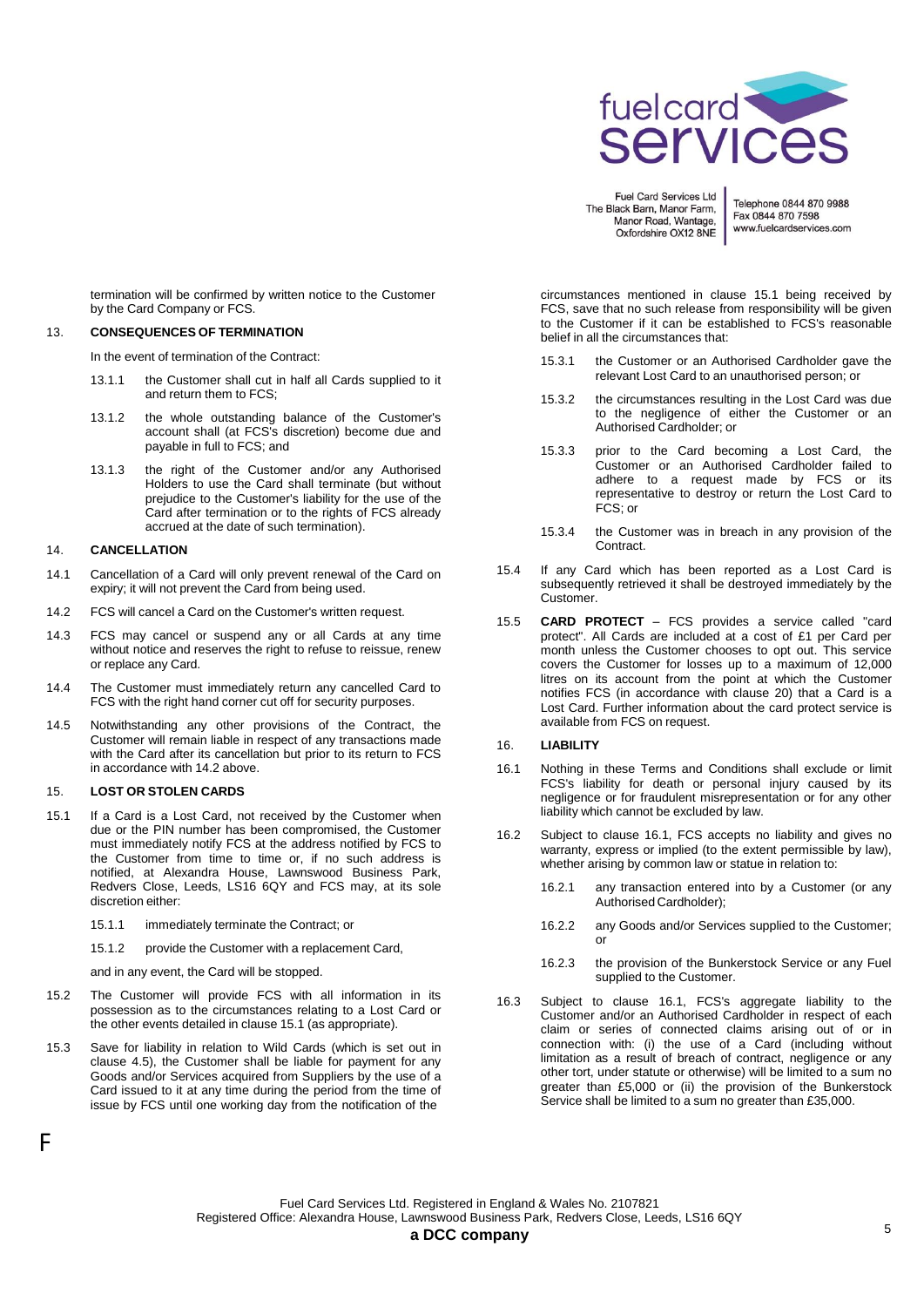

Telephone 0844 870 9988 Fax 0844 870 7598 www.fuelcardservices.com

- 16.4 FCS accepts no responsibility for and shall not be liable to the Customer for a failure (for whatever reason) on the part of an automatic dispensing pump to dispense Goods at any Site.
- 16.5 FCS and any of its employees, representatives, sub-contractors or agents of FCS shall not be liable to the Customer in respect of any inaccurate information about purchases of Goods and/or Services made by use of the Cards where such inaccuracy is caused by incorrect information provided by an Authorised Cardholder or a Supplier.
- 16.6 Neither FCS (nor the Card Company) shall be liable in any way if the Supplier refuses to supply Goods and/or Services for any reason whatsoever.
- 16.7 Subject to clause 16.1, FCS shall not be liable for any loss (whether direct or indirect) of revenue or profits in each case arising out of or connection with the Contract (or the provision of the Bunkerstock Service) including without limitation as a result of breach of contract, negligence or any other tort, under statute or otherwise), and regardless of whether FCS knew or had reason to know of the possibility of the loss, injury or damage in question.:
- 16.8 Subject to clause 16.1, FCS shall not be liable for any loss (whether direct or indirect) of anticipated savings in each case arising out of or connection with the Contract (or the provision of the Bunkerstock Service) including without limitation as a result of breach of contract, negligence or any other tort, under statute or otherwise), and regardless of whether FCS knew or had reason to know of the possibility of the loss, injury or damage in question.
- 16.9 Subject to clause 16.1, FCS shall not be liable for any loss (whether direct or indirect) of goodwill or injury to reputation in each case arising out of or connection with the Contract (or the provision of the Bunkerstock Service) including without limitation as a result of breach of contract, negligence or any other tort, under statute or otherwise), and regardless of whether FCS knew or had reason to know of the possibility of the loss, injury or damage in question.
- 16.10 Subject to clause 16.1, FCS shall not be liable for any loss (whether direct or indirect) of business opportunity in each case arising out of or connection with the Contract (or the provision of the Bunkerstock Service) including without limitation as a result of breach of contract, negligence or any other tort, under statute or otherwise), and regardless of whether FCS knew or had reason to know of the possibility of the loss, injury or damage in question.
- 16.11 Subject to clause 16.1, FCS shall not be liable for any indirect, consequential or special loss or damage in each case arising out of or connection with the Contract (or the provision of the Bunkerstock Service) including without limitation as a result of breach of contract, negligence or any other tort, under statute or otherwise), and regardless of whether FCS knew or had reason to know of the possibility of the loss, injury or damage in question.

F

- 16.12 Subject to clause 16.1, FCS shall not be liable for any loss resulting from the condition, quality or sufficiency of any fuel or other Goods and/or Services in each case arising out of or connection with the Contract (or the provision of the Bunkerstock Service) including without limitation as a result of breach of contract , negligence or any other tort, under statute or otherwise), and regardless of whether FCS knew or had reason to know of the possibility of the loss, injury or damage in question.
- 16.13 The Customer undertakes to indemnify FCS from and against any and all losses, claims, costs, demands or expenses which FCS may incur as a result of a Card being used by a third party other than the Customer and/or its Authorised Cardholders or by reason of any negligence, fraudulent, dishonest or criminal conduct relating to the use of the Card by the Customer, the Authorised Cardholders and/or the Customer's employees, agents, representatives and/or sub-contractors.
- 16.14 The terms of this clause 16 shall continue in force notwithstanding the termination of the Contract.

# 17. **DATA PROTECTION ACT 1998**

- 17.1 To the extent that FCS has access to any personal data as a result of the Contract (where personal data is defined in the Data Protection Act 1998) the Customer agrees that FCS shall act as a data processor (as defined in the Data Protection Act 1998) for such personal data. The Customer authorises FCS to appoint sub-contractors as further data processors on the Customer's behalf provided that such further data processors are engaged on terms providing equivalent protections in relation to such personal data to those set out in these Terms and Conditions.
- 17.2 FCS will process such personal data only in accordance with these Terms and Conditions and the Customer's instructions and will ensure that it has taken steps to ensure the reliability of those of its employees who are used to process such personal data.
- 17.3 FCS warrants that it has appropriate technical and organisational processes and procedures in place to safeguard against any unauthorised or unlawful processing and against accidental loss or destruction of, or damage to the personal data.
- 17.4 FCS may request personal data relating to Customers from third parties for example, credit reference agencies. Where credit is granted, FCS may also disclose details about the Customer's account with FCS and the Customer's conduct of the account to such credit reference agencies or to other agencies or debt collection agencies. This information may be searched by credit granters and used and provided in assessing applications for future credit facilities and for debt collection, fraud prevention and other purposes.